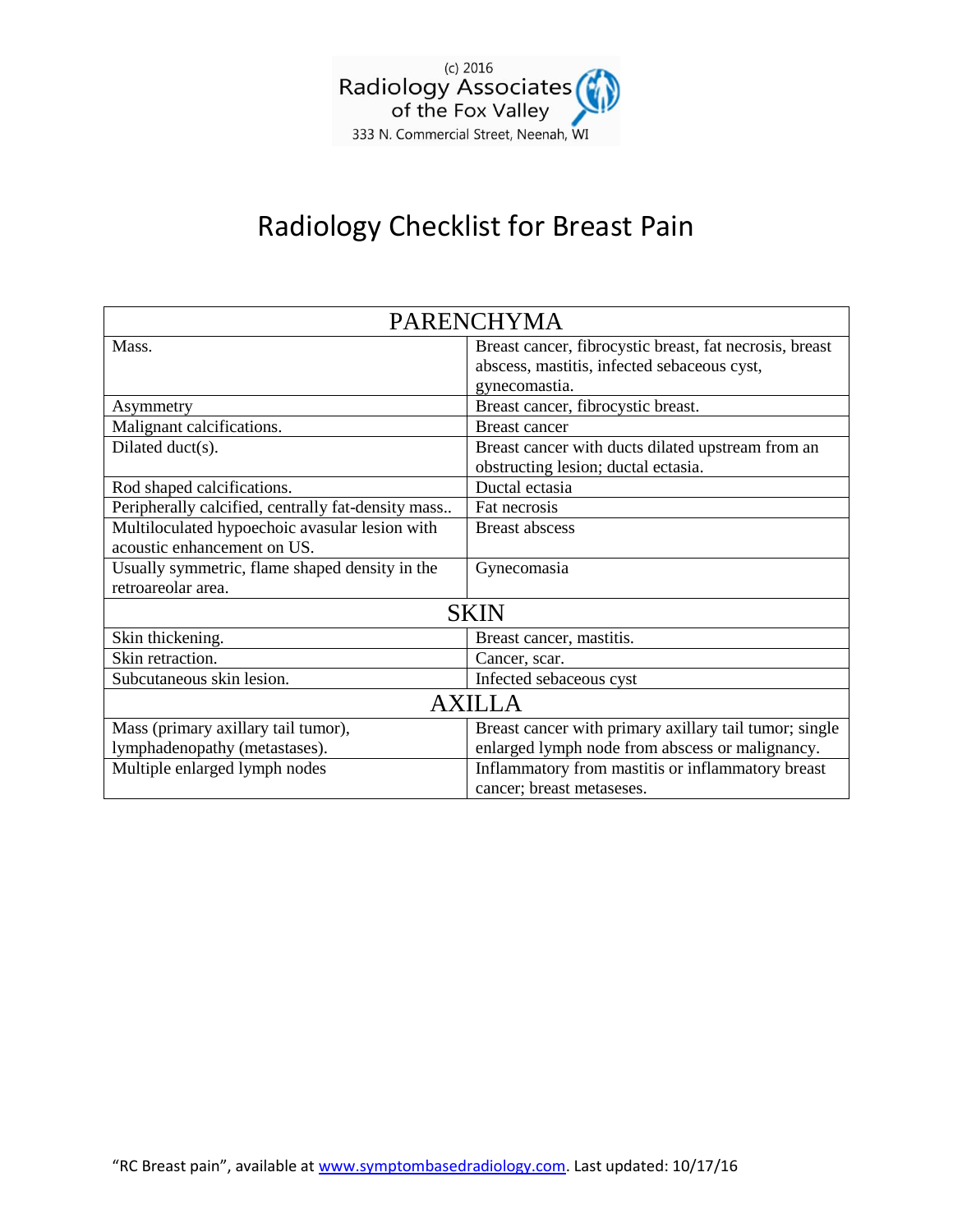## **DICTATION TEMPLATE WITH PROMPTS FOR MAMMOGRAPHY**

## **PERFORMED FOR BREAST PAIN**

### BILATERAL FULL FIELD DIGITAL DIAGNOSTIC MAMMOGRAM

CLINICAL INFORMATION: [Diagnostic mammogram performed for breast pain].

COMPARISON STUDIES: []

TECHNIQUE: []

BREAST COMPOSITION: []

#### FINDINGS:

Parenchyma: [Mass (breast cancer, fibrocystic breast, fat necrosis, breast abscess, mastitis, infected sebaceous cyst, gynecomastia). Asymmetry (breast cancer, fibrocystic disease). Malignant calcifications (breast cancer). Dilated duct or ducts (breast cancer, ductal ectasia). Rod shaped calcifications (ductal ectasia). Peripherally calcified, central fat-density lesion (fat necrosis). Symmetric, flame-shaped density in the retroareolar area in a man (gynecomastia). Skin: [Skin thickening (breast cancer, mastitis). Skin retraction (breast cancer, scar). Subcutaneous skin lesion (infected sebaceous cyst).

Axillary tissue: [Mass (primary axillary tail tumor, lymphadenopathy from metastases or inflammation). Multiple masses (lymphadenopathy from metastases or inflammation).]

IMPRESSION:  $\prod$